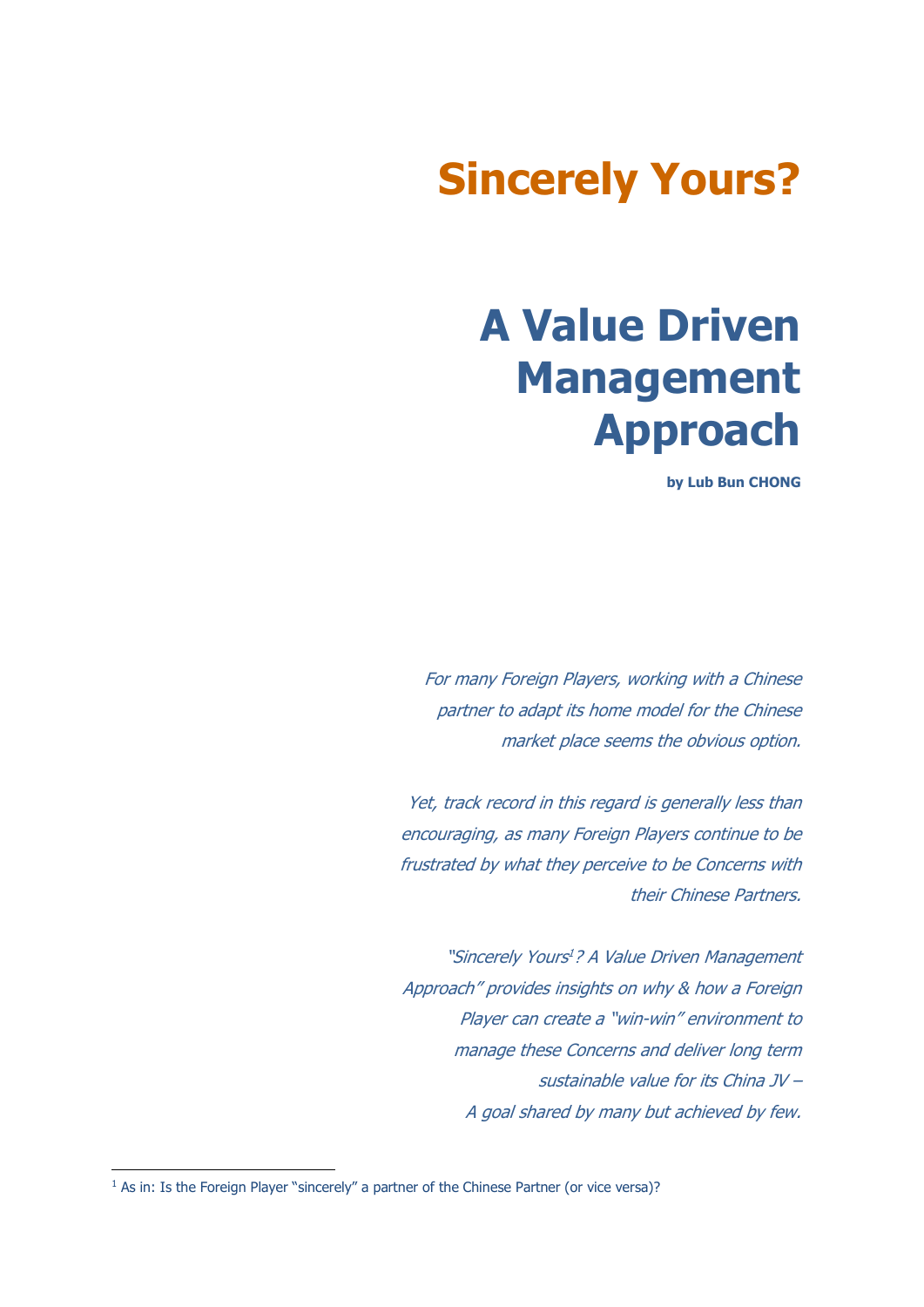Getting burnt in China In 2003, Forbes published an article entitled "Pepsi's Chinese Torture" in which PepsiCo accused its Sichuan joint venture partner of "breach of contract" and "transferring ownership of its shares without consulting PepsiCo", amongst others. In 2004, in an article headlined "China: Virgin Radio joint venture ends after dispute", Hong Kong Standard reported that Richard Branson's Virgin Radio "has gone off the air in Beijing after falling out with its local partner over the financial terms of their relationship". In 2007, in an article entitled "Brawl threatens Danone's huge investment in China", International Herald Tribune reported that "Danone officials concluded that their closest partner in China was operating secret companies outside the joint venture and were siphoning off million of dollars" (Subsequently, Danone and Wahaha announced the "conclusion of their joint venture relations in 2009). PepsiCo, Virgin Radio and Danone are not alone as many Foreign Players had, and will continue, to grapple with the very real possibility of getting burnt in China.

So, better off doing it alone? Doing it alone in China will facilitate control, which is attractive to a Foreign Player whose competitive edge is contingent on a standardization strategy for reaping economies of scale. But for a Foreign Player that needs to differentiate according to local market conditions, a Chinese Partner will provide solid value-add in the complex cultural, regulatory and political environment of China. Although going with a Chinese Partner seems appropriate and is indeed the

chosen route, Foreign Players may intuitively focus more on managing its China JV since this where its legal rights and economic interests reside. Consequently, inadequate consideration is given to its Chinese Partner and as the plights of PepsiCo, Virgin Radio and Danone have shown, this can lead to serious consequences.

Efforts to create value in China often **hindered by Concerns** Generally, efforts by Foreign Players to implement strategic, management and operational Initiatives (collectively "Initiatives") are often hindered by what they perceive to be concerns on working with Chinese Partners ("Concerns"). Often cited Concerns include firstly, inconsistency in delivering on what has been promised, especially in terms of leveraging on relationship for business; secondly, the alleged lack of commitment to completely abstain from engagement in conflicting and/or competing business; and thirdly, the resistance or lack of motivation to implement international best practises. For the Foreign Players who have managed these Concerns well, the rewards are great. For those who have stumbled, they have either opted to go alone (against conventional wisdom for a differentiation strategy) or leave the market place altogether. These Concerns should not deter a Foreign Player; rather, they serve to highlight the importance of managing a Chinese Partner to leverage on his\* or her\* local expertise and relationship to create value for the China JV.

\*only "his" will be used hereafter for ease of reading; not to be viewed as discriminatory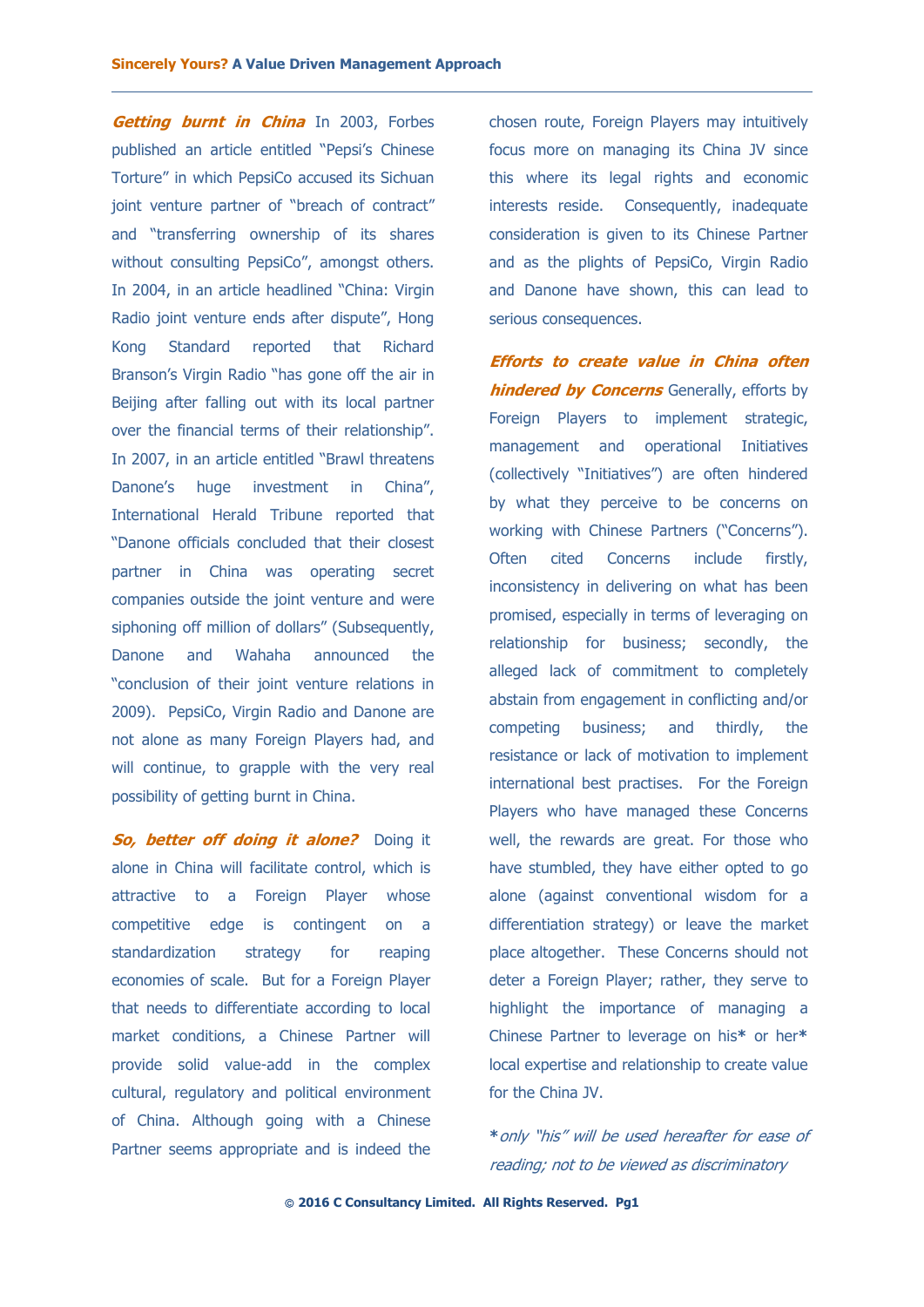Determine the underlying causes behind **the Concerns** A traditional Chinese medicine saying advises one to "treat the causes and not the symptoms" of an illness; meaning that merely treating the symptoms will not cure the illness. So it is also the case with managing the Concerns. A Foreign Player knows what it wants out of a Chinese Partner but often, it does not know enough about what the Chinese Partner wants. This is crucial because potential for the Chinese Partner to seek alternative ways of meeting his needs will exist in a "lop-sided" relationship that provides disproportionate benefits to the Foreign Player; and this often gives rise to the Concerns. Therefore, to manage the Concerns, a Foreign Player must first determine what a Chinese Partner wants from the China JV with a view to ascertaining the underlying causes for the Concerns.

Like his Foreign counterpart, the Chinese Partner is driven by success What each Chinese Partner wants from the China JV varies from case to case but as a general observation, most of them are driven by success, which is typically measured by stature and wealth  $-$  the more of these, the more successful. Although stature for a Chinese Partner can take on different forms, it is typically centred on securing a good reputation as a leading industry player amongst firstly, market peers, friends and relatives; and secondly, regulatory bodies, government related entities and officials. Wealth, in simple terms, is the Chinese Partner's net worth as determined by the value of his equity stake in the China JV and his remuneration and entertainment allowance relative to industry benchmarks (and/or peers), amongst other things. Foreign Players who do not consider the success of the Chinese Partners as a key factor in the management of the China JV often create many difficulties for themselves.

Impact of the Initiatives on the success of **Chinese Partner** In assessing the Initiatives, a Foreign Player should also consider the impact that the Initiatives will have on the success of the Chinese Partner. To the extent that the Initiatives can be demonstrated to have a positive co-relation to the success of the Chinese Partner, they are more likely to be successfully implemented in the China JV. In contrast, if the Initiatives are viewed negatively by the Chinese Partner, they are likely to be ignored, and in the extreme case, resisted. Any oversight in this regard will inadvertently create a potentially disruptive "I win" (as in a win for Foreign Player's Initiatives) and "You lose" (as in a loss for a Chinese Player's stature and wealth) environment. For this reason, it is not uncommon for many relationships to enjoy blissful beginnings from the initial euphoria of forming a China JV that, unfortunately, slip into being a source of discomfort or even downright pain as the Foreign Player's Initiatives begin to negatively impact the Chinese Partner's success, which in time lead to the Concerns.

Link short-mid term incentives to the **success of the China JV** The challenge for the Foreign Player is to link the Initiatives to the success of the Chinese Partner, which are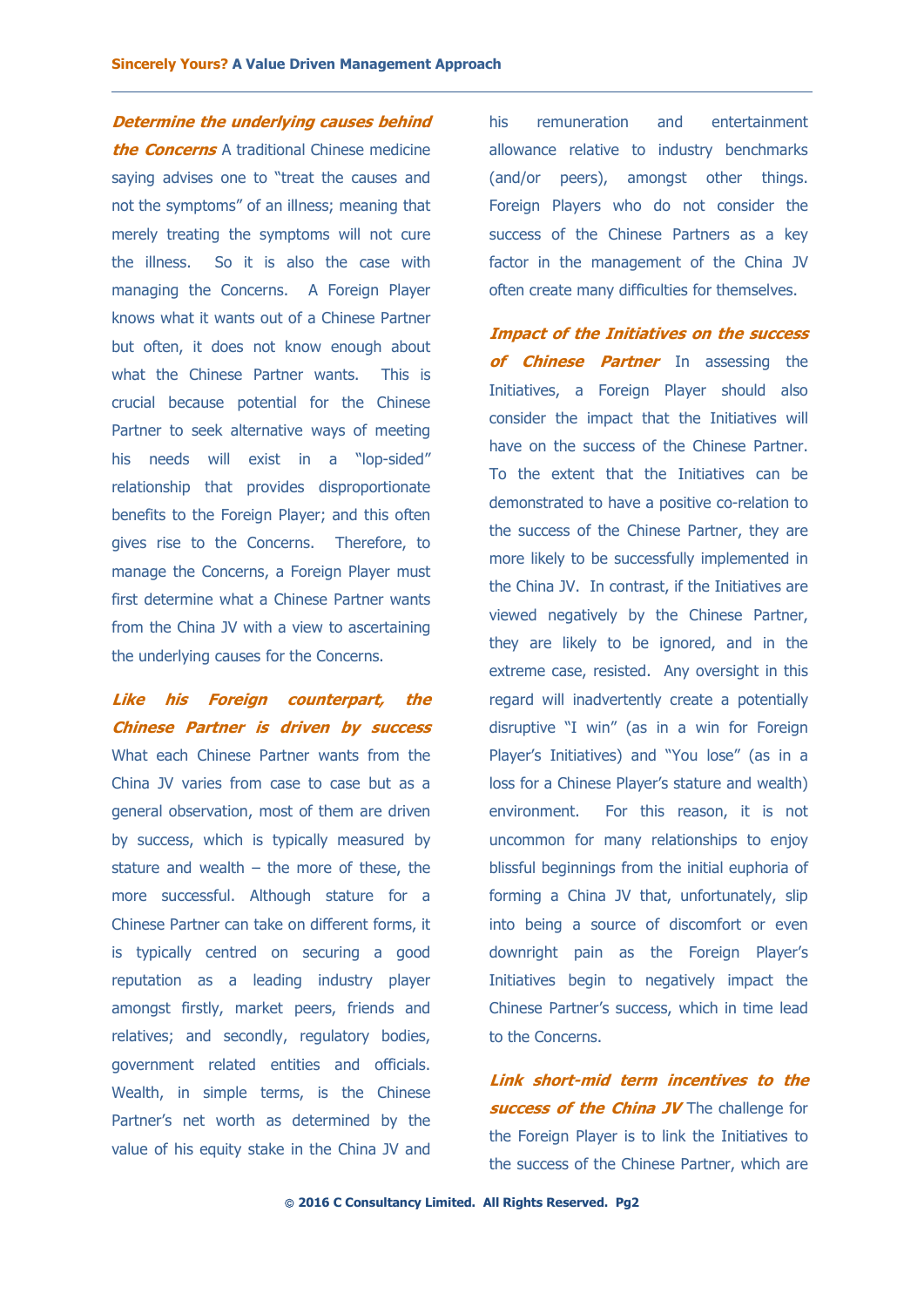often done by linking the wealth of the Chinese Partner to the earnings of the China JV through short-mid term incentives such as performance based earn-out, claw-back and put/call option arrangements. Although not without merits – and the frequent inclusion of these arrangements in JV shareholders agreements are indicative of this – these incentives do not always deliver the full intended results because firstly, they are perceived by the Chinese Partner as "I win, you lose" arrangements and secondly, they do not confer much by way of stature, focusing primarily on wealth as it is; both of these limitations will weaken the linkage between the Initiatives and the success of the Chinese Partners. Additionally, these short-mid term incentives will leave the Chinese Partner with little or no interests in the China JV after they have been triggered e.g. upon payment of the final performance based earn-out, which will significantly reduce the Chinese Partner's motivation for adding value to the China JV; and this will have significant strategic implications for a Foreign Player with a long term view of China, particularly if it is not quite ready to do it alone in China by the time that these arrangements are triggered.

Long term strategic option to achieve **better & sustained alignment** If available as a strategic option  $-$  and the vast potential of the China market will lend considerable weight to such an option  $-$  an initial public offering ("IPO") can overcome the limitations of the short-mid term incentives and better align the success of the Foreigner Player and Chinese Partner on a longer term, as well as,

sustainable basis. Since the China JV will need to demonstrate to potential IPO investors that it has adopted appropriate best practices, the motivation for the Chinese Partner to embrace change will be stronger. Similarly, because value of the China JV at IPO is a function of earnings, the Chinese Partner will also be motivated to maximize earnings for the China JV. Given the high public profile nature of an IPO, negative publicity on the China JV from lapses in best practises and corporate governance will likewise blemish the stature of the China Partner; and this will give the implementation of the Initiatives further impetus. As seen above, an IPO has the potential to create a China JV "win-win" environment where the Chinese Partner has an interest to deliver on promises, embrace best practises and abstain from competing business – aligned with the Foreign Player interests. Over a longer term, the success of the Chinese Partner will continue be tied to that of the Foreign Player (and China JV) given the negative impact that the Concerns will have on his own success through a reduction of the value of his stake in the China JV post listing. The pros and cons of an IPO, such as access to funds for expansion in China, are well documented in management literature and is not the focus of this article; suffice to say that in addition to these strategic benefits, an IPO also provides a Foreign Partner with an additional (and powerful) strategic option to manage the Chinese Partner and create value in the China JV.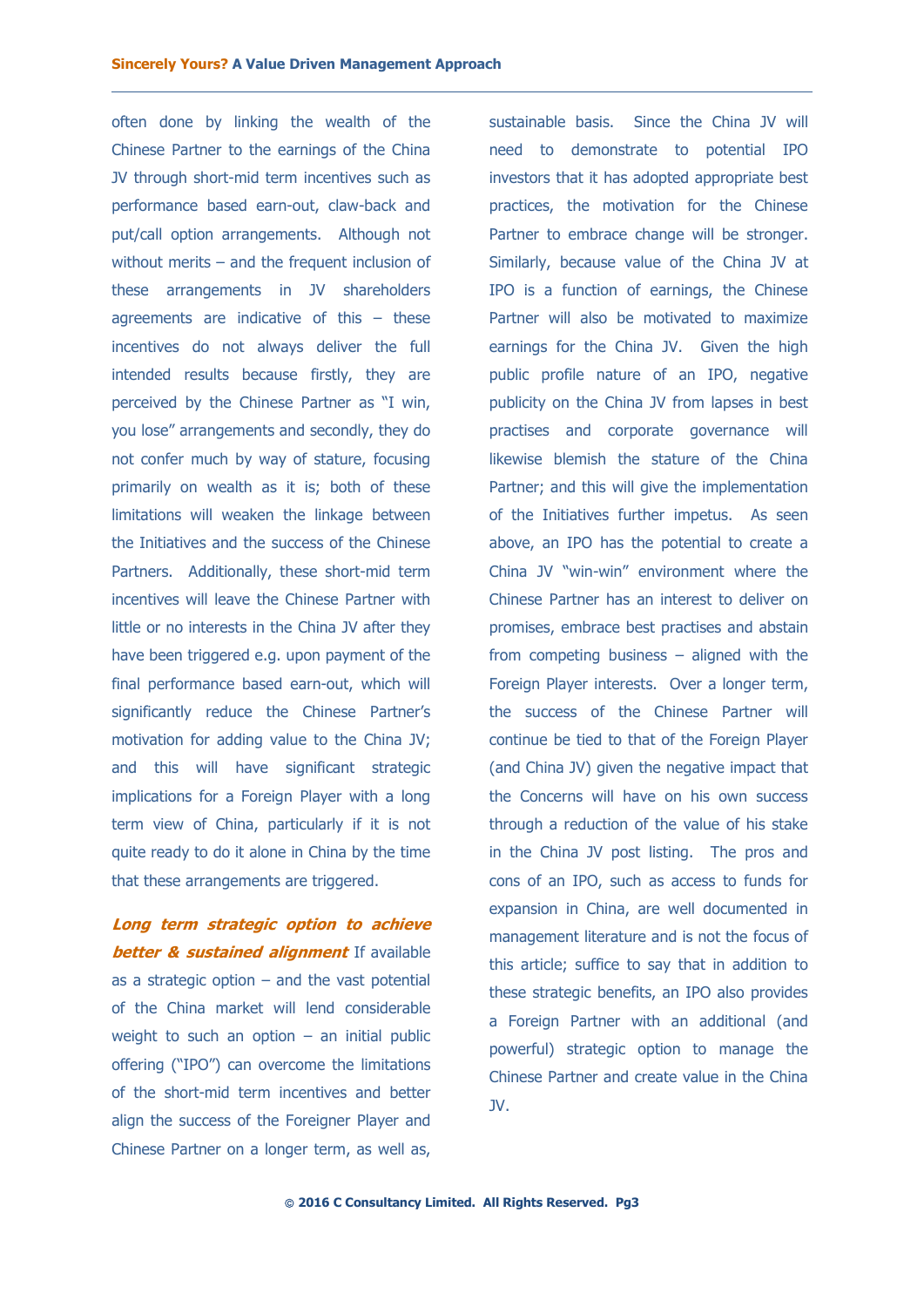Reinforce compliance of non-compete with meaningful stake Compliance with legal non-compete undertakings can be reinforced if the Chinese Partner has a meaningful equity stake (both pre and post IPO). Enforcement of legal undertakings can be a lengthy and complicated drawn out process, thereby limiting its effectiveness. In contrast, as a shareholder with a committed equity stake, the negative impact of a Chinese Partner's indiscretion on the value of his stake in the China JV will be direct and immediate; higher stake will per se lead to stronger deterrent. Similarly, equity linked incentives for key local managers should also be designed to discourage conflicting behaviour; and with a meaningful equity stake, the Chinese Partner will be committed and is of invaluable assistance in designing and more importantly, enforcing this amongst key local managers. Through equity, the Chinese Partner and key local management are better aligned with the Foreign Player to drive the business forward. As such, although factors such as earnings growth and assets quality are still important drivers of valuation used in determining the equity stake of the Chinese Partner, the accretive effect on value creation that flows from a Chinese partner's meaningful stake should also be considered. In effect, a trade off between foregoing a valuation gain at time of investment (within reasonable bounds that is) in return for a larger long term valuation gain stemming from the positive effect that a meaningful stake has on the Chinese Partner and senior management.

Chinese Partner takes the lead in functional areas that require local **knowhow & relations** Of all functions, sales & marketing often proves to be the most challenging in formulation of strategy, as well as, execution of best practises. A common scenario, which is often met with resistance by the Chinese Partner (and therefore less likely to be effective), will see a Foreign Player appoint a manager to head up and "improve" sales & marketing in China. Less common, but more likely to be effective, is for the Chinese Partner to draw up a sales & marketing plan with the support and input of the Foreign Player e.g. seconding a manager to assist and providing resources; this way, the Chinese Partner will "buy-in" and drive (as opposed to resist) the implementation of best practices in sales & marketing. Well managed participation by the Foreign Player is vital as this will influence moulding of sales and marketing best practises; and also set a precedent for future active involvement. Clearly, taking a supportive role does not reduce a Foreign Player's influence in sales and marketing best practises; on the contrary, if done appropriately and sensitively, this approach will be more effective. By the same token, a similar approach should be considered for other functional areas where indepth local Chinese knowledge and relationships are important e.g. business development, regulatory compliance and acquisitions; provided that clear policies and guidelines on financial criterion and corporate governance are in place to protect the Foreign Player's interests.